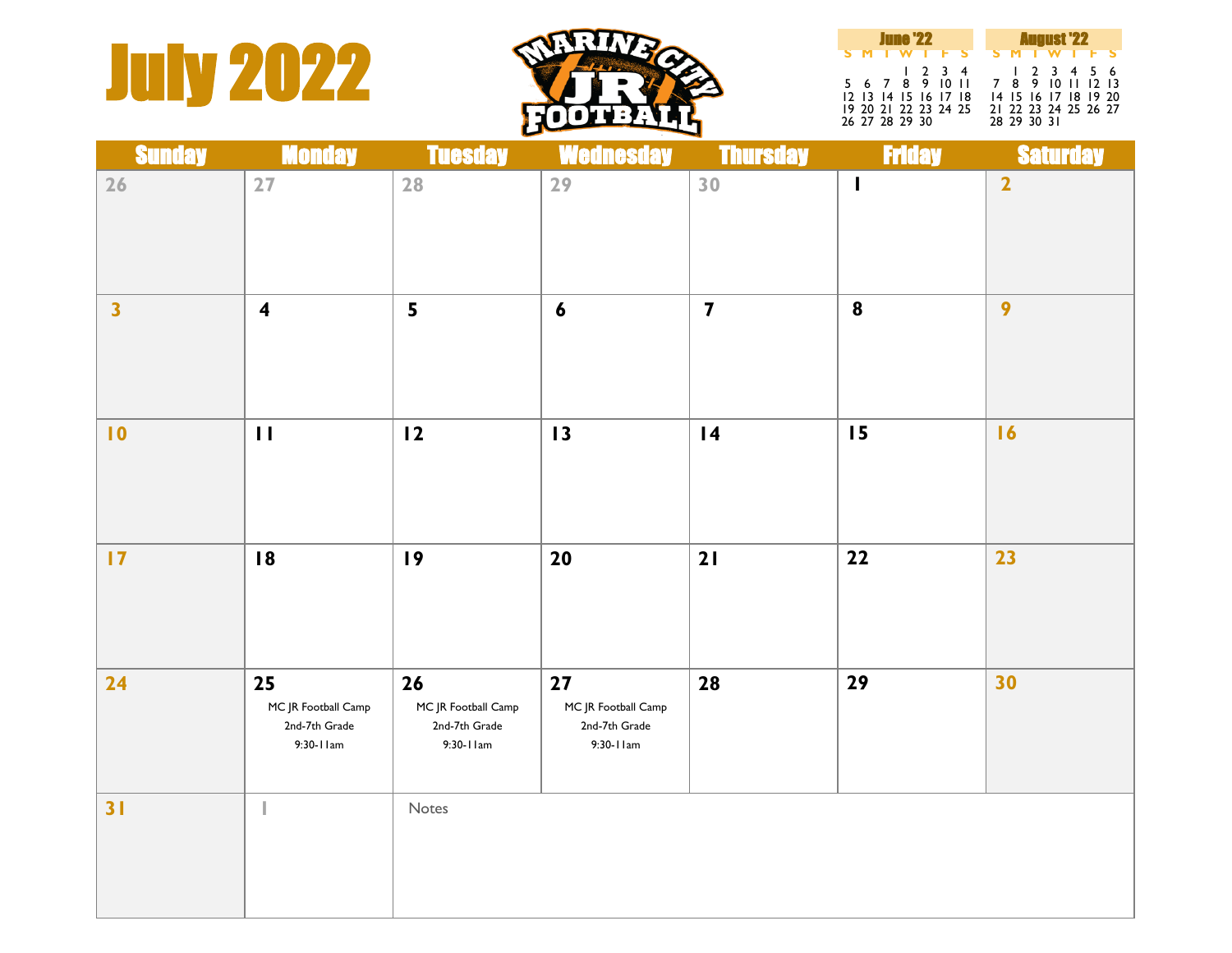## **August 2022**



| <b>July '22</b>                                                                             |  |  |            |  |  | <b>September '22</b>                                                                |  |  |  |     |  |
|---------------------------------------------------------------------------------------------|--|--|------------|--|--|-------------------------------------------------------------------------------------|--|--|--|-----|--|
| <b>SMTWTFS</b>                                                                              |  |  |            |  |  | <b>SMTWTFS</b>                                                                      |  |  |  |     |  |
| 3 4 5 6 7 8 9<br>10 11 12 13 14 15 16<br>17 18 19 20 21 22 23<br>24 25 26 27 28 29 30<br>31 |  |  | $\sqrt{2}$ |  |  | 4 5 6 7 8 9 10<br>11 12 13 14 15 16 17<br>18 19 20 21 22 23 24<br>25 26 27 28 29 30 |  |  |  | 123 |  |

| <b>Sunday</b>           | <b>Monday</b>                         | <b>Tuesday</b>                      | <b>Wednesday</b>                                 | <b>Thursday</b>         | <b>Friday</b>           | <b>Saturday</b>  |
|-------------------------|---------------------------------------|-------------------------------------|--------------------------------------------------|-------------------------|-------------------------|------------------|
| 3 <sup>1</sup>          | $\mathbf{I}$                          | $\mathbf{2}$                        | $\overline{\mathbf{3}}$                          | $\overline{\mathbf{4}}$ | $\overline{\mathbf{5}}$ | $\boldsymbol{6}$ |
| $\overline{\mathbf{7}}$ | $\boldsymbol{8}$                      | $\boldsymbol{9}$                    | $\overline{10}$                                  | $\mathbf{H}$            | 12                      | 13               |
| 4                       | 15                                    | 16                                  | $\overline{17}$<br>Equipment Handout<br>5:30-7pm | 18                      | 19                      | 20               |
| 21                      | 22                                    | 23<br>Equipment Handout<br>5:30-7pm | 24                                               | 25                      | 26                      | 27               |
| 28                      | 29<br>Ist Day of Practice<br>5:30-7pm | 30<br>Practice<br>5:30-7pm          | 31                                               |                         | $\overline{2}$          | 3                |
| $\overline{4}$          | $\overline{5}$                        | Notes                               |                                                  |                         |                         |                  |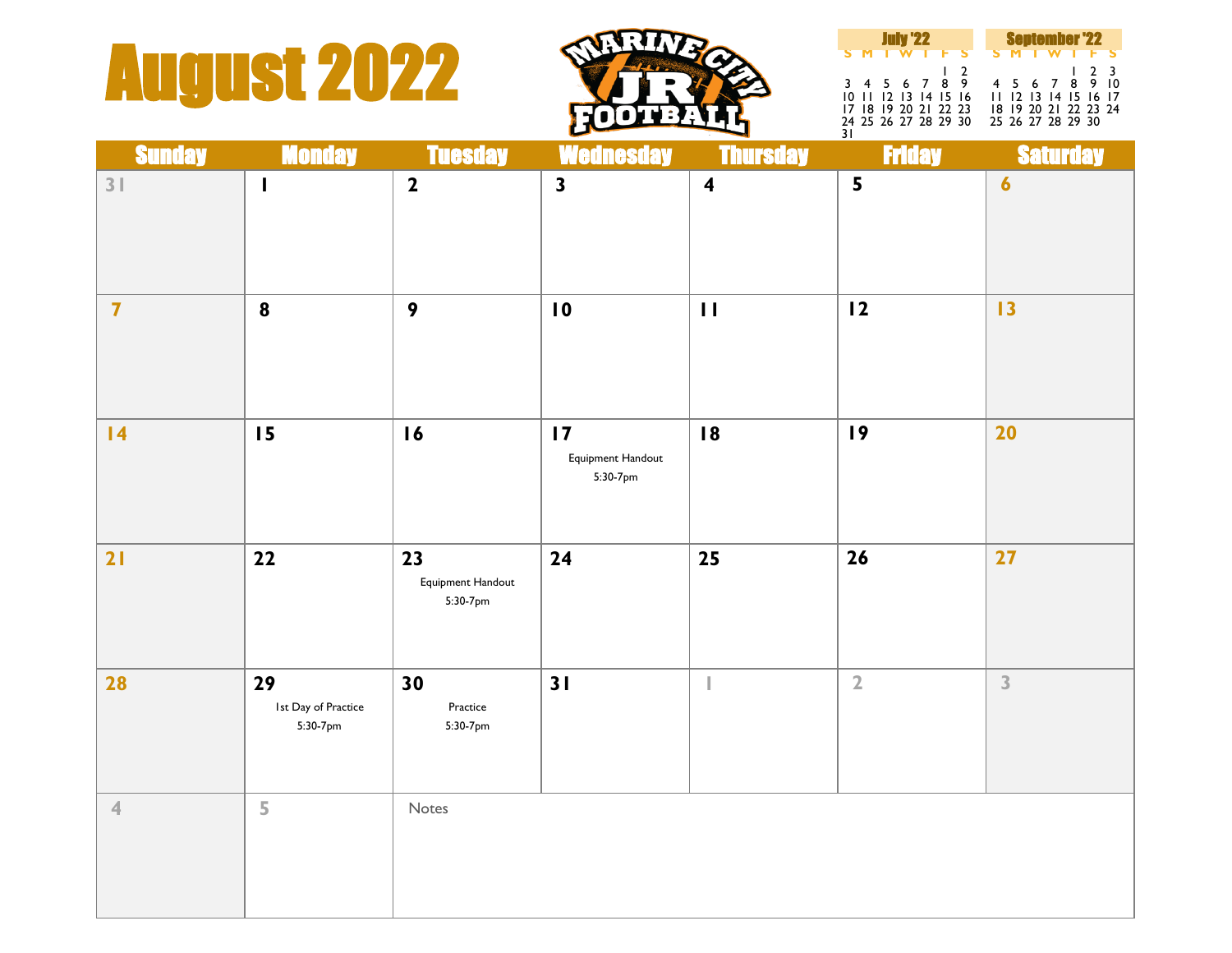## September 2022  $\sum_{1}^{1}$   $\sum_{1}^{2}$   $\sum_{2}^{3}$   $\sum_{2}$   $\sum_{3}^{5}$   $\sum_{1}^{1}$   $\sum_{1}^{2}$   $\sum_{2}$   $\sum_{3}^{2}$   $\sum_{3}^{3}$   $\sum_{4}^{4}$   $\sum_{5}^{5}$   $\sum_{6}^{7}$   $\sum_{7}^{8}$   $\sum_{8}^{8}$   $\sum_{10}^{11}$   $\sum_{12}^{12}$   $\sum_{13}^{2}$   $\sum_{14}^{3$



**S M T W T F S S M T W T F S** 1 2 3 4 5 6<br>8 9 10 11 12 13 2 3 4 5 6 7 8 8 9 10 11 12 13 2 3 4 5 6 7 8 15 16 17 18 19 20 9 10 11 12 13 14 15 22 23 24 25 26 27 16 17 18 19 20 21 22 29 30 31 23 24 25 26 27 28 29

23 24 25 26 27 28 29<br>30 31

| <b>Sunday</b>           | <b>Monday</b>              | <b>Tuesday</b>                                                | <b>Wednesday</b>                                | <b>Thursday</b>  | <b>Friday</b>    | <b>Saturday</b>                 |
|-------------------------|----------------------------|---------------------------------------------------------------|-------------------------------------------------|------------------|------------------|---------------------------------|
| 28                      | 29<br>Practice<br>5:30-7pm | 30<br>Practice<br>5:30-7pm                                    | 3 <sup>1</sup>                                  | $\mathbf{I}$     | $\mathbf{2}$     | $\overline{\mathbf{3}}$         |
| $\overline{\mathbf{4}}$ | 5                          | $\boldsymbol{6}$<br>Ist Day of School<br>Practice<br>5:30-7pm | $\overline{\mathbf{z}}$<br>Practice<br>5:30-7pm | $\boldsymbol{8}$ | $\boldsymbol{9}$ | $\overline{10}$<br>Games<br>TBD |
| $\mathbf{H}$            | 12<br>Practice<br>5:30-7pm | 13                                                            | $\overline{14}$<br>Practice<br>$5:30-7$         | 15               | 16               | 17<br>Games<br>TBD              |
| 8                       | 19<br>Practice<br>5:30-7pm | 20                                                            | 21<br>Practice<br>5:30-7pm                      | 22               | 23               | 24<br>Games<br>TBD              |
| 25                      | 26<br>Practice<br>5:30-7pm | $27$                                                          | 28<br>Practice<br>5:30-7pm                      | 29               | 30               |                                 |
| $\mathbf 2$             | 3                          | Notes                                                         |                                                 |                  |                  |                                 |